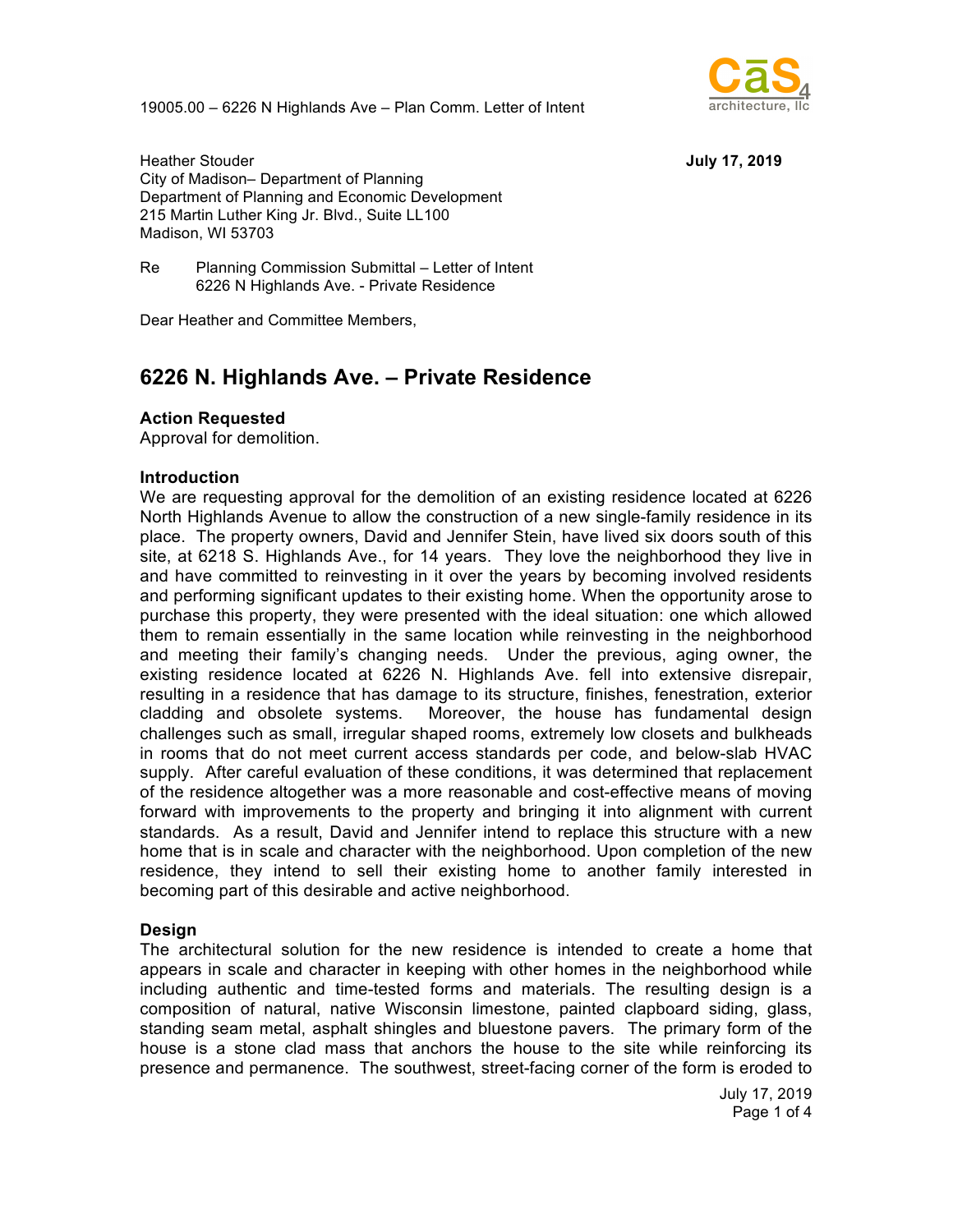19005.00 – 6226 N Highlands Ave – Plan Comm. Letter of Intent



provide a welcoming front porch and clapboard cladding. The nested clapboard form emerges above the stone mass, and through a transitional course of standing seam metal roof, as a setback second level. A major volume of space aligns itself along the north side of the house and provides the primary living space of the residence. This grand space is punctuated by a rhythm of exposed structural trusses, a significant stone clad chimney and expansive portions of windows that accentuate connectivity to the natural setting surrounding the house while flooding the interior with natural light and ventilation. Windows are clad wood, double hung windows with a traditional six-over-one mutton design. The primary roofing material is asphalt shingle with a heavy profile reminiscent of traditional shake roofs. Standing seam metal roofing is used to highlight the setback massing on three sides of the residence plus a shed dormer and end bays on the three sides of the Great Room. The three-car garage is purposefully oriented to the side of the house and is part of the partially exposed lower level. The location, orientation and detail are deliberate and two-fold: first, the orientation is incorporated into the site and design to de-emphasize the garage form, function and visibility from the street as one approaches the property. Second, the garage form extends west of the primary house massing and is accessed at the partially exposed lower level with a flat roof overhead, resulting in a usable and activated stone terrace/side yard at the main level. This terrace can be accessed from a forecourt garden to the side of the residential entry porch or from within the home with direct access from the Great Room, providing active, south and west facing outdoor space with views of the expansive natural setting around it.

### **Site / Landscape**

David and Jennifer are very sensitive to the natural setting they live in and are committed to maintaining the character of this environment as part of their new residence. They are familiar with the Highlands Landscape Preservation Plan and the significance of the neighborhood's original designer, noted landscape architect, O.C. Simonds. This information has also informed and assisted in the concepts for the site and landscape planning for the new residence provided by the landscape architect for this project, FigureGround. Siting of the house in essentially the same area as the original house is the first step in minimizing the impact on the site. There is a general plan to remove invasive species, undergrowth and troubled trees such as ash, replacing with appropriate native species. The general landscape approach is to build upon the more naturalized landscape vernacular that exists on site, while allowing opportunities for broken/framed views to the house from the road. Swaths of lawn provide more usable and flexible outdoor spaces while providing visual balance against the more heavily wooded areas. Narrower mowed paths provide informal connections to different areas within the property without the need for more formal impervious surfaces. This approach is heavily influenced by O.C. Simonds' original design intent for the Highlands development. Areas within the site represent more managed and intentional understory plantings, while land beyond those areas will remain more naturalized and less maintained. In addition, specific thoughts and details shared by immediate neighbors and the Highlands Neighborhood Association have also informed the site design direction and specifically resulted in framed views, maintaining screening from the street and asphalt paving to name a few.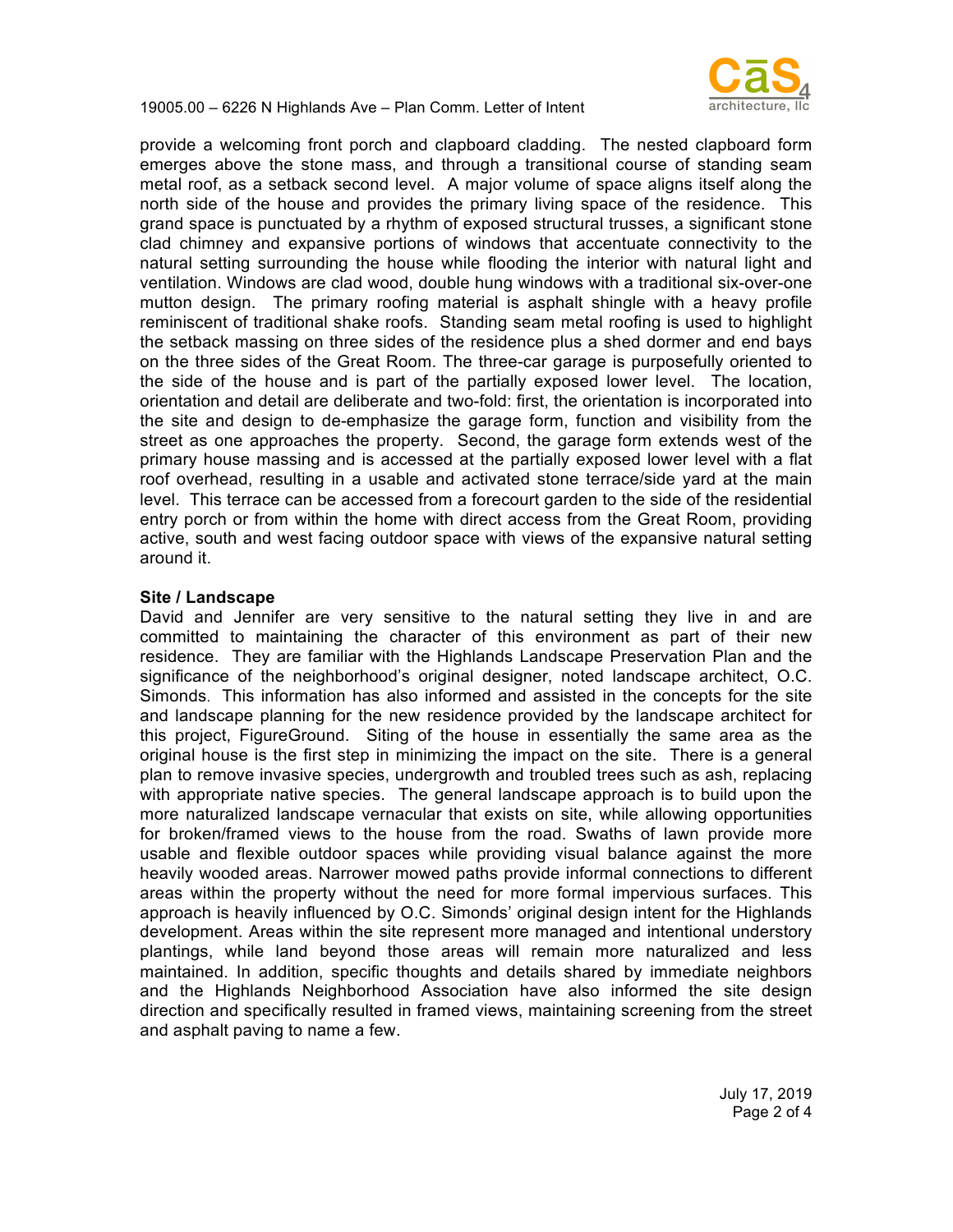



## **Zoning**

The site is zoned TRR (Traditional Residential – Rustic). The proposed design is in compliance with the prescribed City zoning requirements.

| <b>Project Team</b><br>Owner<br>Architect<br>Landscape Architect<br><b>Construction Manager</b>                                               | David & Jennifer Stein<br>CāS <sub>4</sub> Architecture, LLC<br>FigureGround<br>CāS <sub>4</sub> Architecture, LLC |                      |      | Paul Cuta<br>Joe Porter<br>Marc Schellpfeffer |
|-----------------------------------------------------------------------------------------------------------------------------------------------|--------------------------------------------------------------------------------------------------------------------|----------------------|------|-----------------------------------------------|
| <b>Existing Conditions</b><br>See attached Photos                                                                                             |                                                                                                                    |                      |      |                                               |
| <b>Project Schedule</b><br><b>Demolition</b><br>Construction                                                                                  | September, 2019<br>September, 2019 - June, 2020                                                                    |                      |      |                                               |
| <b>Proposed Uses</b><br>Residential                                                                                                           |                                                                                                                    |                      |      |                                               |
| <b>Hours of Operation</b><br>Typical hours of operation are: Residential                                                                      |                                                                                                                    |                      | 24/7 |                                               |
| <b>Building Square Footage</b><br>Lower Level - Res. 2,627 GSF<br>Lower Level - Garage 861 GSF<br>Level 1<br>Level 2                          | 2,709 GSF<br>1,175 GSF                                                                                             |                      |      |                                               |
| Total                                                                                                                                         | 7,372 GSF                                                                                                          |                      |      |                                               |
| <b>Number of Dwelling Units</b><br>One (1)                                                                                                    |                                                                                                                    |                      |      |                                               |
| Auto & Bike Parking Stalls<br><b>Bicycle Parking</b><br>Auto Parking - Int<br>Auto Court – Ext.<br><b>Lot Coverage and Usable Open Space:</b> | NA.<br>3<br>3                                                                                                      |                      |      |                                               |
| Lot Size                                                                                                                                      |                                                                                                                    | 46,339 SF            |      |                                               |
| Impervious Area:<br><b>Structures &amp; Porches</b>                                                                                           | Pavement - Impervious > 5' wide                                                                                    | 3,874 SF<br>2,920 SF |      |                                               |
| Pervious Area:<br><b>Pavement - Pervious</b>                                                                                                  | Lawn/Landscape/Naturalized                                                                                         | 848 SF<br>38,628 SF  |      |                                               |